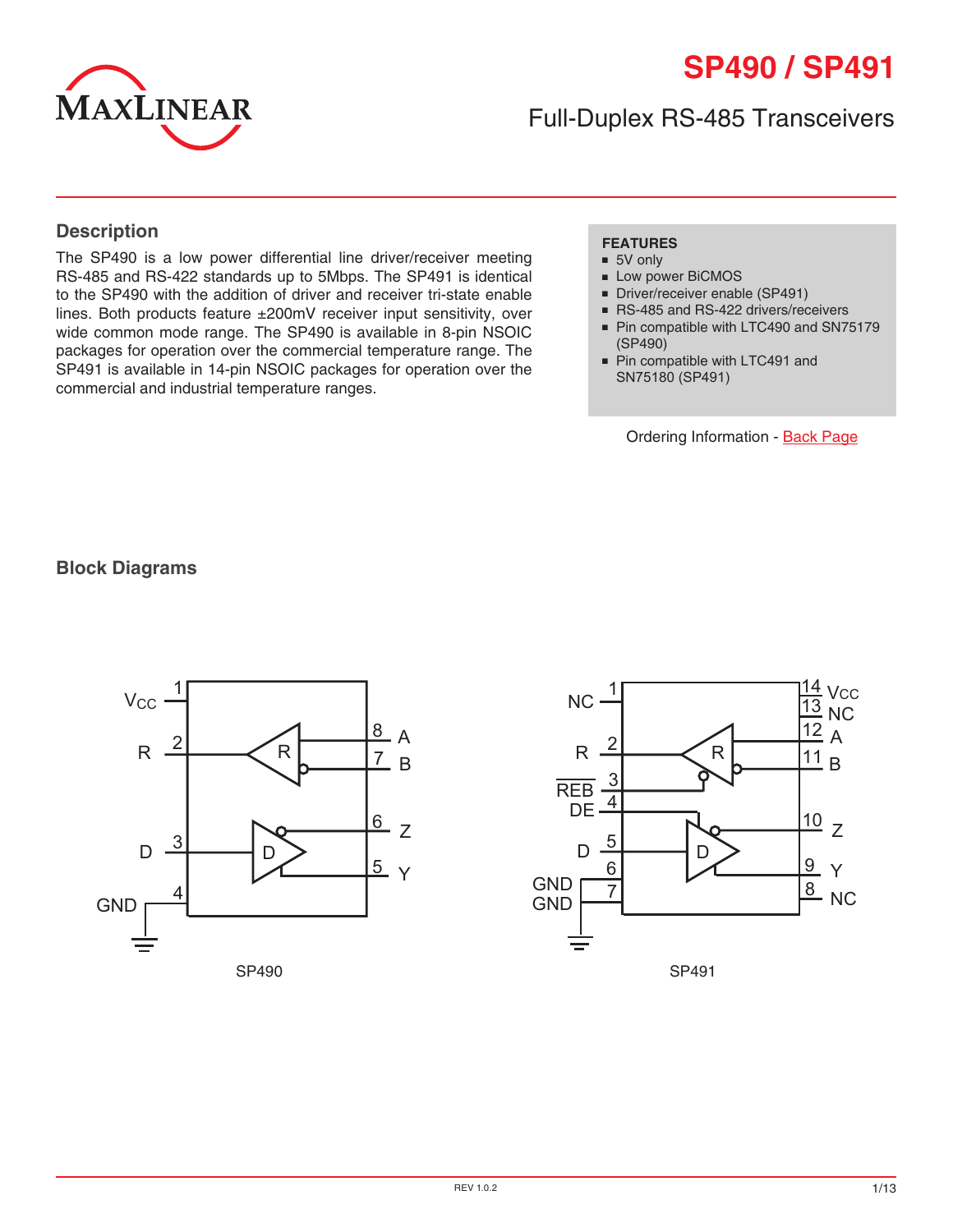#### **Absolute Maximum Ratings (SP490)**

These are stress ratings only and functional operation of the device at these ratings or any other above those indicated in the operation sections of the specifications below is not implied. Exposure to absolute maximum rating conditions for extended periods of time may affect reliability.

| Input Voltages         |  |                                           |  |  |  |
|------------------------|--|-------------------------------------------|--|--|--|
|                        |  | Drivers-0.5V to (V <sub>CC</sub> +0.5V)   |  |  |  |
|                        |  |                                           |  |  |  |
| <b>Output Voltages</b> |  |                                           |  |  |  |
|                        |  |                                           |  |  |  |
|                        |  | Receivers-0.5V to (V <sub>CC</sub> +0.5V) |  |  |  |
|                        |  |                                           |  |  |  |
|                        |  |                                           |  |  |  |

#### **Electrical Characteristics**

 $T_{AMB} = T_{MIN}$  to  $T_{MAX}$  and  $V_{CC} = 5V \pm 5\%$  unless otherwise noted.

| <b>PARAMETERS</b>                                                                        | MIN.           | TYP. | MAX.         | <b>UNITS</b> | <b>CONDITIONS</b>                                                                        |  |  |  |
|------------------------------------------------------------------------------------------|----------------|------|--------------|--------------|------------------------------------------------------------------------------------------|--|--|--|
| <b>SP490 Driver DC Characteristics</b>                                                   |                |      |              |              |                                                                                          |  |  |  |
| Differential output voltage                                                              |                |      | $V_{\rm CC}$ | $\vee$       | Unloaded; $R = \infty \Omega$ ; Figure 1                                                 |  |  |  |
| Differential output voltage                                                              | $\overline{2}$ |      | $V_{\rm CC}$ | V            | With load; $R = 50\Omega$ (RS-422); Figure 1                                             |  |  |  |
| Differential output voltage                                                              | 1.5            |      | $V_{\rm CC}$ | $\vee$       | With load; $R = 27\Omega$ (RS-485); Figure 1                                             |  |  |  |
| Change in magnitude of driver<br>differential output voltage for<br>complimentary states |                |      | 0.2          | V            | $R = 27\Omega$ or $R = 50\Omega$ ; Figure 1                                              |  |  |  |
| Driver common-mode output voltage                                                        |                |      | 3            | $\vee$       | $R = 27\Omega$ or R = 50 $\Omega$ ; Figure 1                                             |  |  |  |
| Input high voltage                                                                       | 2.0            |      |              | $\vee$       | Applies to D                                                                             |  |  |  |
| Input low voltage                                                                        |                |      | 0.8          | V            | Applies to D                                                                             |  |  |  |
| Input current                                                                            |                |      | ±10          | μA           | Applies to D                                                                             |  |  |  |
| Driver short circuit current<br>$V_{OUIT}$ = HIGH                                        |                |      | ±250         | mA           | $-YV \leq V_{\Omega} \leq 12V$                                                           |  |  |  |
| Driver short circuit current<br>$V_{OUT} = LOW$                                          |                |      | ±250         | mA           | $-7V \leq V_{\Omega} \leq 12V$                                                           |  |  |  |
| <b>SP490 Driver AC Characteristics</b>                                                   |                |      |              |              |                                                                                          |  |  |  |
| Maximum data rate                                                                        | 5              |      |              | <b>Mbps</b>  |                                                                                          |  |  |  |
| Driver input to output, $t_{PIH}$                                                        |                | 30   | 60           | ns           | $R_{\text{DIFF}} = 54 \Omega$ , $C_{L1} = C_{L2} = 100pF$ ; Figures 3 & 5                |  |  |  |
| Driver input to output, $t_{\text{PHI}}$                                                 |                | 30   | 60           | ns           | $R_{\text{DIFF}} = 54 \Omega$ , $C_{L1} = C_{L2} = 100pF$ ; Figures 3 & 5                |  |  |  |
| Driver skew                                                                              |                | 5    |              | ns           | $t_{SKEW}$ = $ t_{DPLH}$ - $t_{DPHL}$ $ $ ; Figures 3 & 5                                |  |  |  |
| Driver rise or fall time                                                                 |                | 15   | 40           | ns           | From 10% to 90%; R <sub>DIFF</sub> = 54Ω,<br>$C_{1,1} = C_{1,2} = 100pF$ ; Figures 3 & 5 |  |  |  |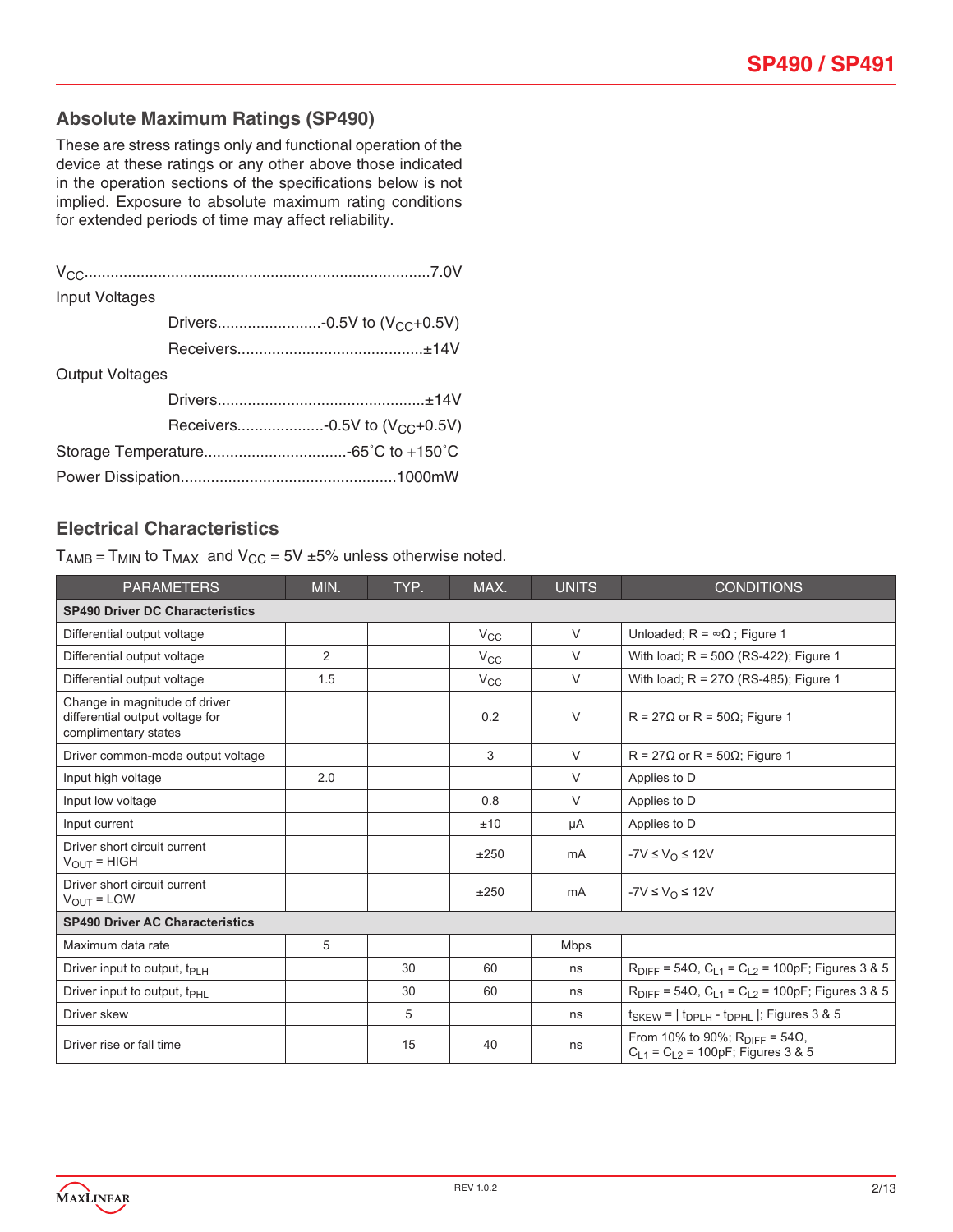## **Electrical Characteristics (Continued)**

 $T_{AMB}$  =T<sub>MIN</sub> to  $T_{MAX}$  and  $V_{CC}$  = 5V ±5% unless otherwise noted.

| <b>PARAMETERS</b>                                               | MIN.        | TYP. | MAX.   | <b>UNITS</b>   | <b>CONDITIONS</b>                                                             |
|-----------------------------------------------------------------|-------------|------|--------|----------------|-------------------------------------------------------------------------------|
| <b>SP490 Receiver DC Characteristics</b>                        |             |      |        |                |                                                                               |
| Differential input threshold                                    | $-0.2$      |      | 0.2    | $\vee$         | $-7V \leq V_{CM} \leq 12V$                                                    |
| Input hysteresis                                                |             | 70   |        | mV             | $V_{CM} = 0V$                                                                 |
| Output voltage HIGH                                             | 3.5         |      |        | $\vee$         | $V_{ID}$ = 200mV, $I_{O}$ = -4mA                                              |
| Output voltage LOW                                              |             |      | 0.4    | $\vee$         | $V_{ID}$ = -200mV, $I_{O}$ = 4mA                                              |
| Input resistance                                                | 12          | 15   |        | $k\Omega$      | $-7V \leq V_{CM} \leq 12V$                                                    |
| Input current (A, B); $V_{IN} = 12V$                            |             |      | ±1.0   | m <sub>A</sub> | $V_{IN} = 12V$                                                                |
| Input current (A, B); $V_{IN} = -7V$                            |             |      | $-0.8$ | mA             | $V_{IN} = -7V$                                                                |
| Short circuit current                                           |             |      | 85     | m <sub>A</sub> | $0V \leq V_O \leq V_{CC}$                                                     |
| <b>SP490 Receiver AC Characteristics</b>                        |             |      |        |                |                                                                               |
| Maximum data rate                                               | 5           |      |        | <b>Mbps</b>    |                                                                               |
| Receiver input to output, t <sub>PLH</sub>                      |             | 45   | 150    | ns             | $R_{\text{DIFF}} = 54\Omega$ , $C_{L1} = C_{L2} = 100pF$ ;<br>Figures 3 and 7 |
| Receiver input to output, t <sub>PHL</sub>                      |             | 45   | 150    | ns             | $R_{\text{DIFF}} = 54\Omega$ , $C_{L1} = C_{L2} = 100pF$ ;<br>Figures 3 and 7 |
| Differential receiver skew,  t <sub>PLH</sub> -t <sub>PHL</sub> |             | 13   |        | ns             | $R_{\text{DIFF}} = 54\Omega$ , $C_{L1} = C_{L2} = 100pF$ ;<br>Figures 3 and 7 |
| <b>Power Requirements</b>                                       |             |      |        |                |                                                                               |
| Supply Voltage                                                  | 4.75        |      | 5.25   | $\vee$         |                                                                               |
| Supply Current                                                  |             | 900  |        | μA             |                                                                               |
| <b>SP490 Environmental and Mechanical</b>                       |             |      |        |                |                                                                               |
| <b>Operating Temperture</b>                                     |             |      |        |                |                                                                               |
| Commercial (C_)                                                 | $\mathbf 0$ |      | 70     | $^{\circ}C$    |                                                                               |
| Storage Temperature                                             | $-65$       |      | 150    | $^{\circ}$ C   |                                                                               |
| Package                                                         |             |      |        |                |                                                                               |
| NSOIC (N)                                                       |             |      |        |                |                                                                               |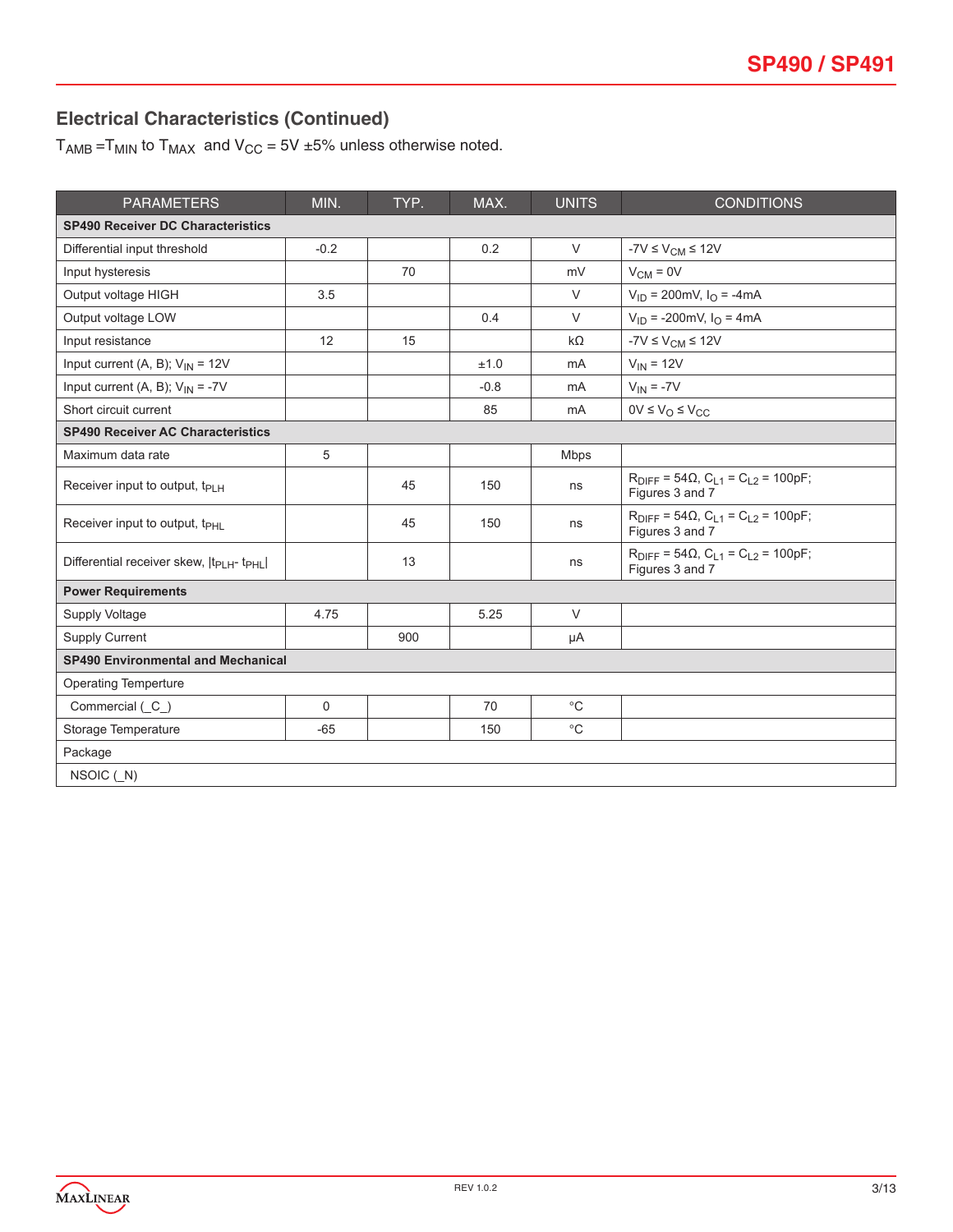#### **Test Circuits**







Figure 1: Driver DC Test Load Circuit Figure 2: Receiver Timing Test Load Circuit



Figure 3: Driver/Receiver Timing Test Circuit Figure 4: Driver Timing Test Load #2 Circuit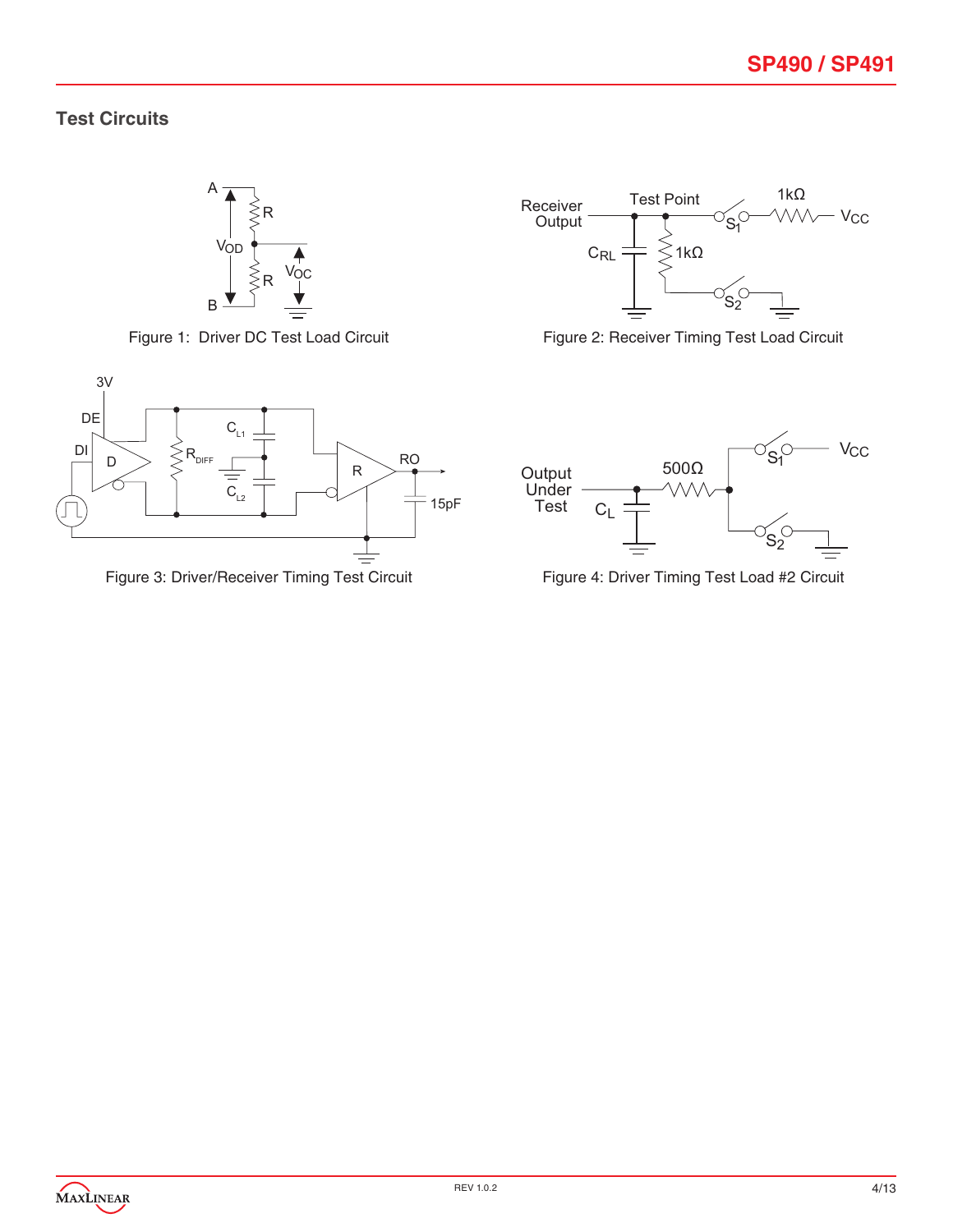### **Switching Waveforms**







Figure 6: Driver Enable and Disable Times



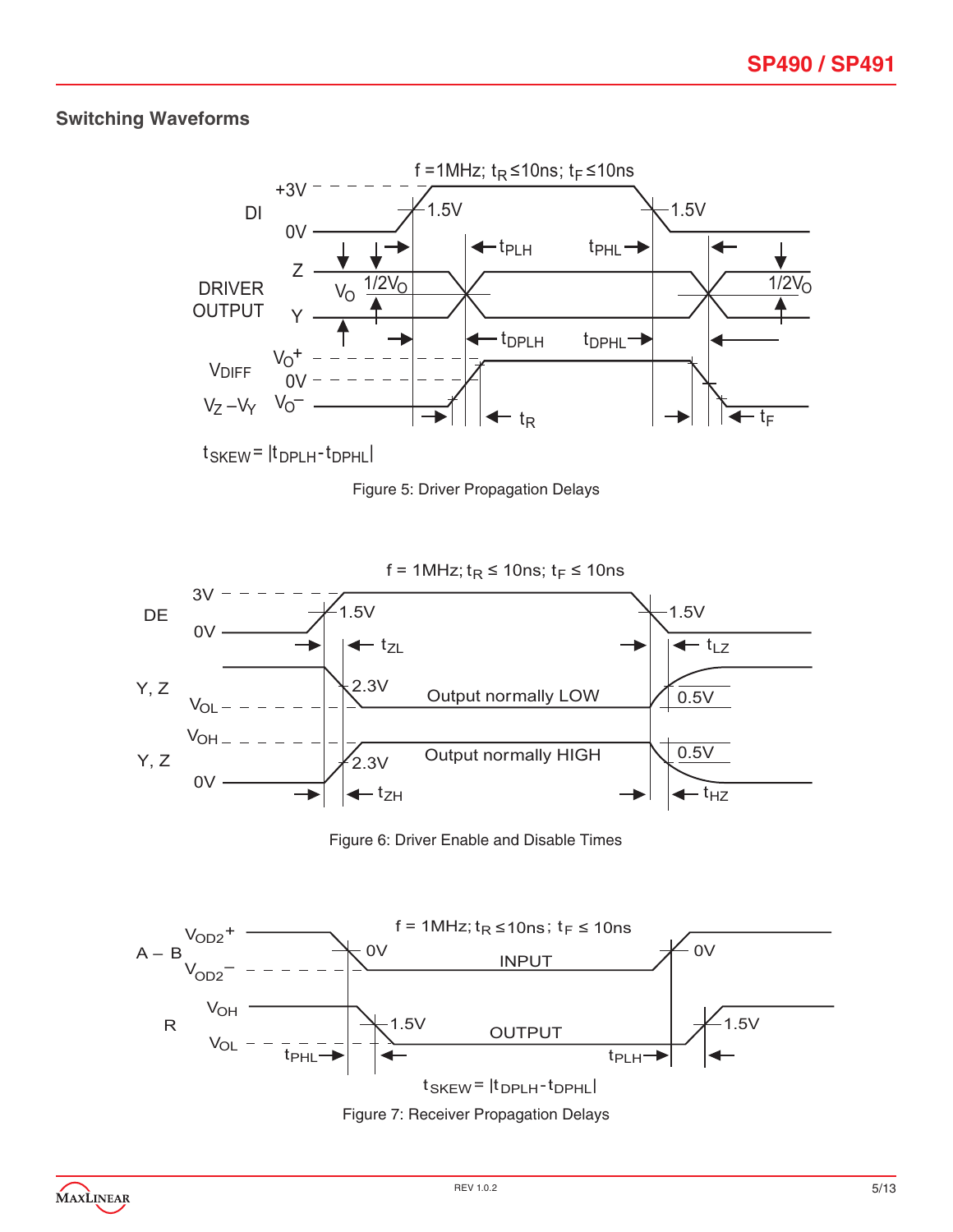#### **Absolute Maximum Ratings (SP491)**

These are stress ratings only and functional operation of the device at these ratings or any other above those indicated in the operation sections of the specifications below is not implied. Exposure to absolute maximum rating conditions for extended periods of time may affect reliability.

| <b>Input Voltages</b>  |                                           |
|------------------------|-------------------------------------------|
|                        | Logic-0.5V to (V <sub>CC</sub> +0.5V)     |
|                        | Drivers-0.5V to (V <sub>CC</sub> +0.5V)   |
|                        |                                           |
| <b>Output Voltages</b> |                                           |
|                        | Logic-0.5V to $(V_{CC}+0.5V)$             |
|                        |                                           |
|                        | Receivers-0.5V to (V <sub>CC</sub> +0.5V) |
|                        |                                           |
|                        |                                           |

#### **Electrical Characteristics**

 $T_{AMB} = T_{MIN}$  to  $T_{MAX}$  and  $V_{CC} = 5V \pm 5%$  unless otherwise noted

| <b>PARAMETERS</b>                                                                        | MIN. | TYP. | MAX.         | <b>UNITS</b> | <b>CONDITIONS</b>                            |  |  |  |
|------------------------------------------------------------------------------------------|------|------|--------------|--------------|----------------------------------------------|--|--|--|
| <b>SP491 Driver DC Characteristics</b>                                                   |      |      |              |              |                                              |  |  |  |
| Differential output voltage                                                              |      |      | $V_{\rm CC}$ | $\vee$       | Unloaded; $R = \infty \Omega$ ; Figure 1     |  |  |  |
| Differential output voltage                                                              | 2    |      | $V_{\rm CC}$ | V            | With load; $R = 50\Omega$ (RS-422); Figure 1 |  |  |  |
| Differential output voltage                                                              | 1.5  |      | $V_{\rm CC}$ | $\vee$       | With load; $R = 27\Omega$ (RS-485); Figure 1 |  |  |  |
| Change in magnitude of driver<br>differential output voltage for<br>complimentary states |      |      | 0.2          | $\vee$       | $R = 27\Omega$ or R = 50 $\Omega$ ; Figure 1 |  |  |  |
| Driver common-mode output voltage                                                        |      |      | 3            | $\vee$       | $R = 27\Omega$ or R = 50 $\Omega$ ; Figure 1 |  |  |  |
| Input high voltage                                                                       | 2.0  |      |              | $\vee$       | Applies to DE, D, REB                        |  |  |  |
| Input low voltage                                                                        |      |      | 0.8          | $\vee$       | Applies to DE, D, REB                        |  |  |  |
| Input current                                                                            |      |      | ±10          | μA           | Applies to DE, D, REB                        |  |  |  |
| Driver short circuit current<br>$V_{\text{OUT}}$ = HIGH                                  |      |      | ±250         | mA           | $-YV \leq V_{\Omega} \leq 12V$               |  |  |  |
| Driver short circuit current<br>$V_{OUT} = LOW$                                          |      |      | ±250         | mA           | $-YV \leq V_{\Omega} \leq 12V$               |  |  |  |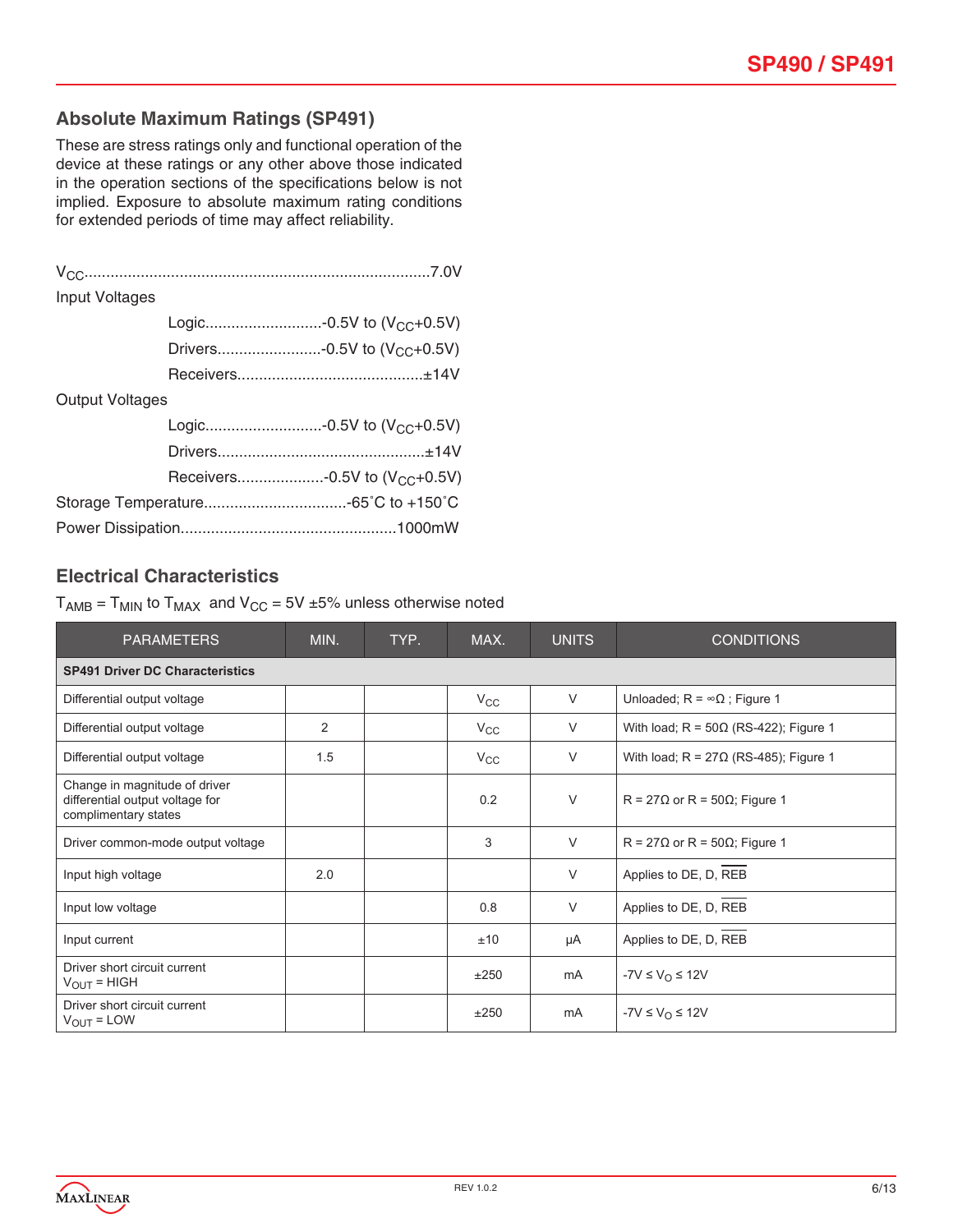#### **Electrical Characteristics, Continued**

 $T_{AMB} = T_{MIN}$  to  $T_{MAX}$  and  $V_{CC} = 5V \pm 5\%$  unless otherwise noted

| <b>PARAMETERS</b>                                     | MIN.   | TYP. | MAX.   | <b>UNITS</b> | <b>CONDITIONS</b>                                                                                                                   |  |  |
|-------------------------------------------------------|--------|------|--------|--------------|-------------------------------------------------------------------------------------------------------------------------------------|--|--|
| <b>SP491 Driver AC Characteristics</b>                |        |      |        |              |                                                                                                                                     |  |  |
| Maximum data rate                                     | 5      |      |        | <b>Mbps</b>  | $REB = 5V$ , $DE = 5V$                                                                                                              |  |  |
| Driver input to output, $t_{\text{PLH}}$              |        | 30   | 60     | ns           | $R_{\text{DIFF}} = 54\Omega$ , $C_{L1} = C_{L2} = 100pF$ ; Figures 3 & 5                                                            |  |  |
| Driver input to output, t <sub>PHL</sub>              |        | 30   | 60     | ns           | $R_{DIFF}$ = 54Ω, C <sub>L1</sub> = C <sub>L2</sub> = 100pF; Figures 3 & 5                                                          |  |  |
| Driver skew                                           |        | 5    | 10     | ns           | $t_{SKEW}$ = $ t_{DPLH}$ - $t_{DPHL}$ $ $ ; Figures 3 & 5                                                                           |  |  |
| Driver rise or fall time                              |        | 15   | 40     | ns           | From 10%-90%; $R_{DIFF} = 54Ω$ ,<br>$C_{L1} = C_{L2} = 100pF$ ; Figures 3 & 5                                                       |  |  |
| Driver enable to output HIGH                          |        | 40   | 70     | ns           | $C_{L1} = C_{L2} = 100pF$ ; Figures 4 & 6, S <sub>2</sub> closed                                                                    |  |  |
| Driver enable to output LOW                           |        | 40   | 70     | ns           | $C_{L1} = C_{L2} = 100pF$ ; Figures 4 & 6, S <sub>1</sub> closed                                                                    |  |  |
| Driver disable time from LOW                          |        | 40   | 70     | ns           | $C_{L1} = C_{L2} = 100pF$ ; Figures 4 & 6, S <sub>1</sub> closed                                                                    |  |  |
| Driver disable time from HIGH                         |        | 40   | 70     | ns           | $C_{L1} = C_{L2} = 100pF$ ; Figures 4 & 6, S <sub>2</sub> closed                                                                    |  |  |
| <b>SP491 Receiver DC Characteristics</b>              |        |      |        |              |                                                                                                                                     |  |  |
| Differential input threshold                          | $-0.2$ |      | 0.2    | Volts        | $-7V \leq V_{CM} \leq 12V$                                                                                                          |  |  |
| Input hysteresis                                      |        | 70   |        | mV           | $V_{CM} = 0V$                                                                                                                       |  |  |
| Output voltage HIGH                                   | 3.5    |      |        | Volts        | $V_{ID}$ = 200mV, $I_{O}$ = -4mA                                                                                                    |  |  |
| Output voltage LOW                                    |        |      | 0.4    | Volts        | $V_{ID}$ = -200mV, $I_{O}$ = 4mA                                                                                                    |  |  |
| Three-State (High Impedance)<br><b>Output Current</b> |        |      | ±1     | μA           | $0.4V \le V_O \le 2.4V$ ; REB = 5V                                                                                                  |  |  |
| Input resistance                                      | 12     | 15   |        | $k\Omega$    | $-7V \leq V_{CM} \leq 12V$                                                                                                          |  |  |
| Input current (A, B); $V_{IN} = 12V$                  |        |      | ±1.0   | mA           | DE = 0V, $V_{CC}$ = 0V or 5.25V, $V_{IN}$ = 12V                                                                                     |  |  |
| Input current (A, B); $V_{IN} = -7V$                  |        |      | $-0.8$ | mA           | DE = 0V, $V_{CC}$ = 0V or 5.25V, $V_{IN}$ = -7V                                                                                     |  |  |
| Short circuit current                                 |        |      | 85     | mA           | $0V \leq V_O \leq V_{CC}$                                                                                                           |  |  |
| <b>SP491 Receiver AC Characteristics</b>              |        |      |        |              |                                                                                                                                     |  |  |
| Maximum data rate                                     | 5      |      |        | Mbps         | $REB = 0V$                                                                                                                          |  |  |
| Receiver input to output, t <sub>PLH</sub>            | 20     | 45   | 150    | ns           | $R_{\text{DIFF}} = 54\Omega$ , $C_{L1} = C_{L2} = 100pF$ ; Figures 3 & 7                                                            |  |  |
| Receiver input to output, t <sub>PHL</sub>            | 20     | 45   | 150    | ns           | $R_{\text{DIFF}} = 54 \Omega$ , $C_{L1} = C_{L2} = 100pF$ ; Figures 3 & 7                                                           |  |  |
| Differential receiver skew                            |        | 13   |        | ns           | $ t_{\text{PLH}} - t_{\text{PHL}} $ ; R <sub>DIFF</sub> = 54 $\Omega$ , C <sub>L1</sub> = C <sub>L2</sub> = 100pF;<br>Figures 3 & 7 |  |  |
| Receiver enable to output LOW                         |        | 45   | 70     | ns           | $C_{RL}$ = 15pF; Figures 2 & 8; S <sub>1</sub> closed                                                                               |  |  |
| Receiver enable to output HIGH                        |        | 45   | 70     | ns           | $C_{RL}$ = 15pF; Figures 2 & 8; $S_2$ closed                                                                                        |  |  |
| Receiver disable time from LOW                        |        | 45   | 70     | ns           | $C_{RL}$ = 15pF; Figures 2 & 8; S <sub>1</sub> closed                                                                               |  |  |
| Receiver disable time from HIGH                       |        | 45   | 70     | ns           | $C_{RL}$ = 15pF; Figures 2 & 8; S <sub>2</sub> closed                                                                               |  |  |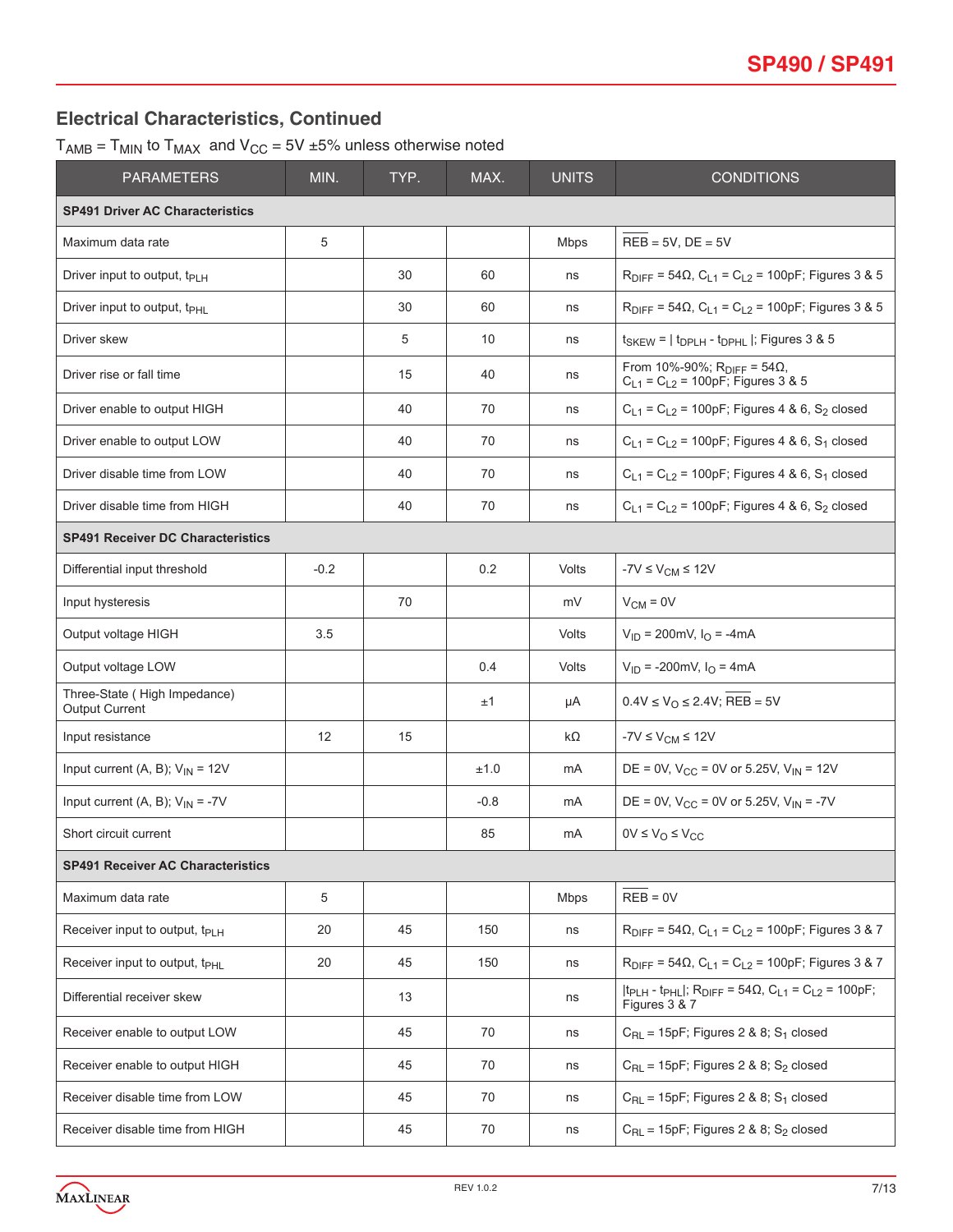## **Electrical Characteristics, Continued**

 $T_{AMB}$  =  $T_{MIN}$  to  $T_{MAX}$  and  $V_{CC}$  = 5V  $\pm$ 5% unless otherwise noted

| <b>PARAMETERS</b>           | MIN.                                      | TYP. | MAX. | <b>UNITS</b> | <b>CONDITIONS</b>                         |  |  |  |
|-----------------------------|-------------------------------------------|------|------|--------------|-------------------------------------------|--|--|--|
| <b>Power Requirements</b>   |                                           |      |      |              |                                           |  |  |  |
| Supply voltage              | 4.75                                      |      | 5.25 | $\vee$       |                                           |  |  |  |
| Supply current              |                                           | 900  |      | μA           | REB, $D = 0V$ or $V_{CC}$ ; $DE = V_{CC}$ |  |  |  |
|                             | <b>SP491 Environmental and Mechanical</b> |      |      |              |                                           |  |  |  |
| <b>Operating Temperture</b> |                                           |      |      |              |                                           |  |  |  |
| Commercial (C_)             | 0                                         |      | 70   | $^{\circ}C$  |                                           |  |  |  |
| Industrial $(E_$ )          | $-40$                                     |      | 85   | $^{\circ}C$  |                                           |  |  |  |
| Storage Temperature         | $-65$                                     |      | 150  | $^{\circ}C$  |                                           |  |  |  |
| Package                     |                                           |      |      |              |                                           |  |  |  |
| $NSOIC$ $(N)$               |                                           |      |      |              |                                           |  |  |  |

#### **Switching Waveforms**



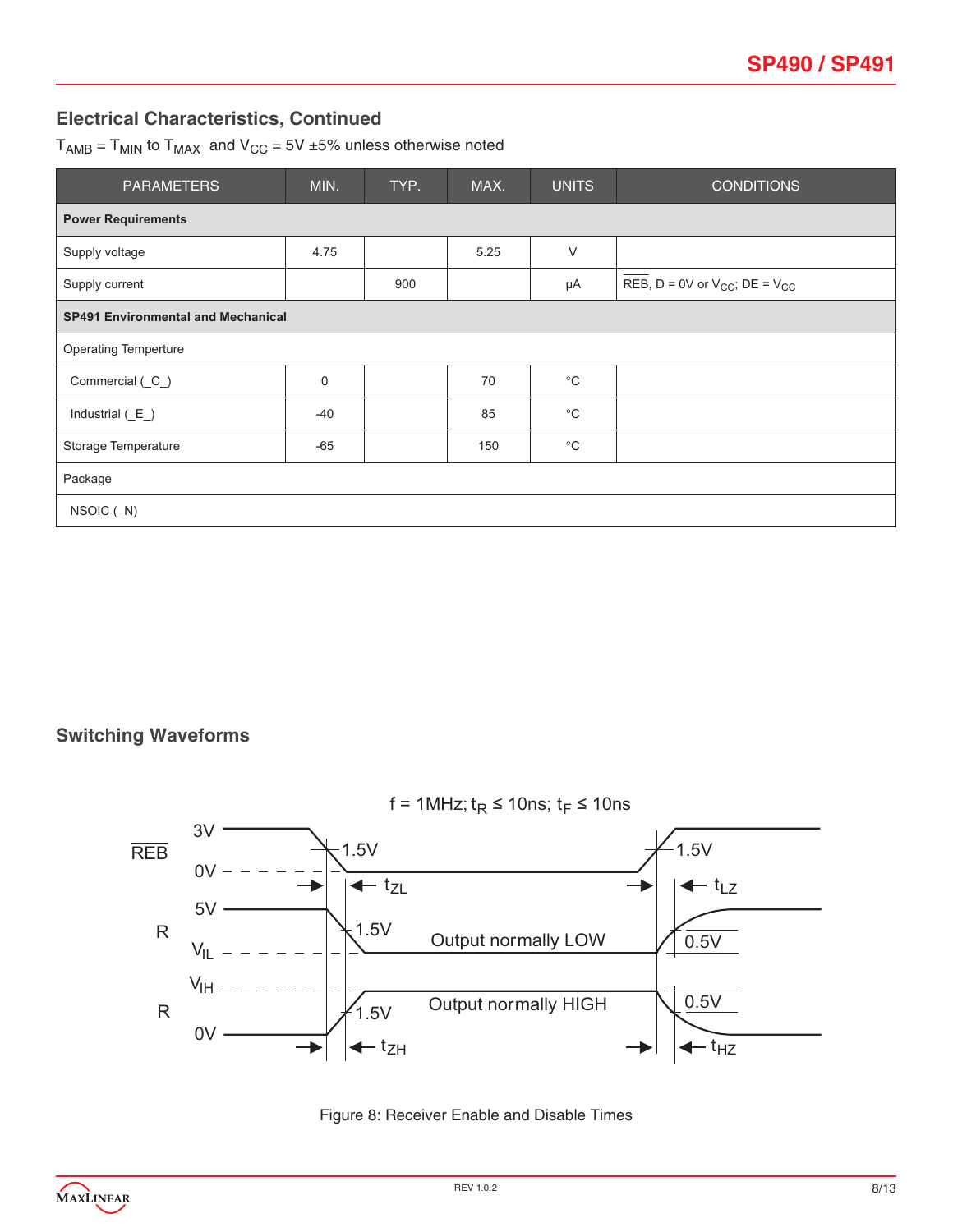# **Pin Functions**



SP490 Pinout (Top View)

| <b>Pin Number</b> | Pin Name     | Description                  |
|-------------------|--------------|------------------------------|
|                   | $V_{\rm CC}$ | Positive supply              |
| 2                 | R            | Receiver output              |
| 3                 | D            | Driver Input                 |
| 4                 | <b>GND</b>   | Ground connection            |
| 5                 |              | Non-inverting driver output  |
| 6                 | 7            | Inverting driver output      |
| 7                 | R            | Inverting receiver Input     |
| 8                 | А            | Non-inverting receiver input |





| <b>Pin Number</b> | <b>Pin Name</b> | <b>Description</b>                |
|-------------------|-----------------|-----------------------------------|
| 1                 | ΝC              | No connect                        |
| 2                 | R               | Receiver output                   |
| 3                 | <b>REB</b>      | Receiver output enable active LOW |
| 4                 | DE              | Driver output enable active HIGH  |
| 5                 | D               | Driver input                      |
| 6                 | GND             | Ground connection                 |
| 7                 | GND             | Ground connection                 |
| 8                 | ΝC              | No connect                        |
| 9                 | Y               | Non-inverting driver output       |
| 10                | Z               | Inverting driver output           |
| 11                | B               | Inverting receiver input          |
| 12                | A               | Non-Inverting receiver input      |
| 13                | ΝC              | No connect                        |
| 14                | $V_{\rm CC}$    | Positive supply                   |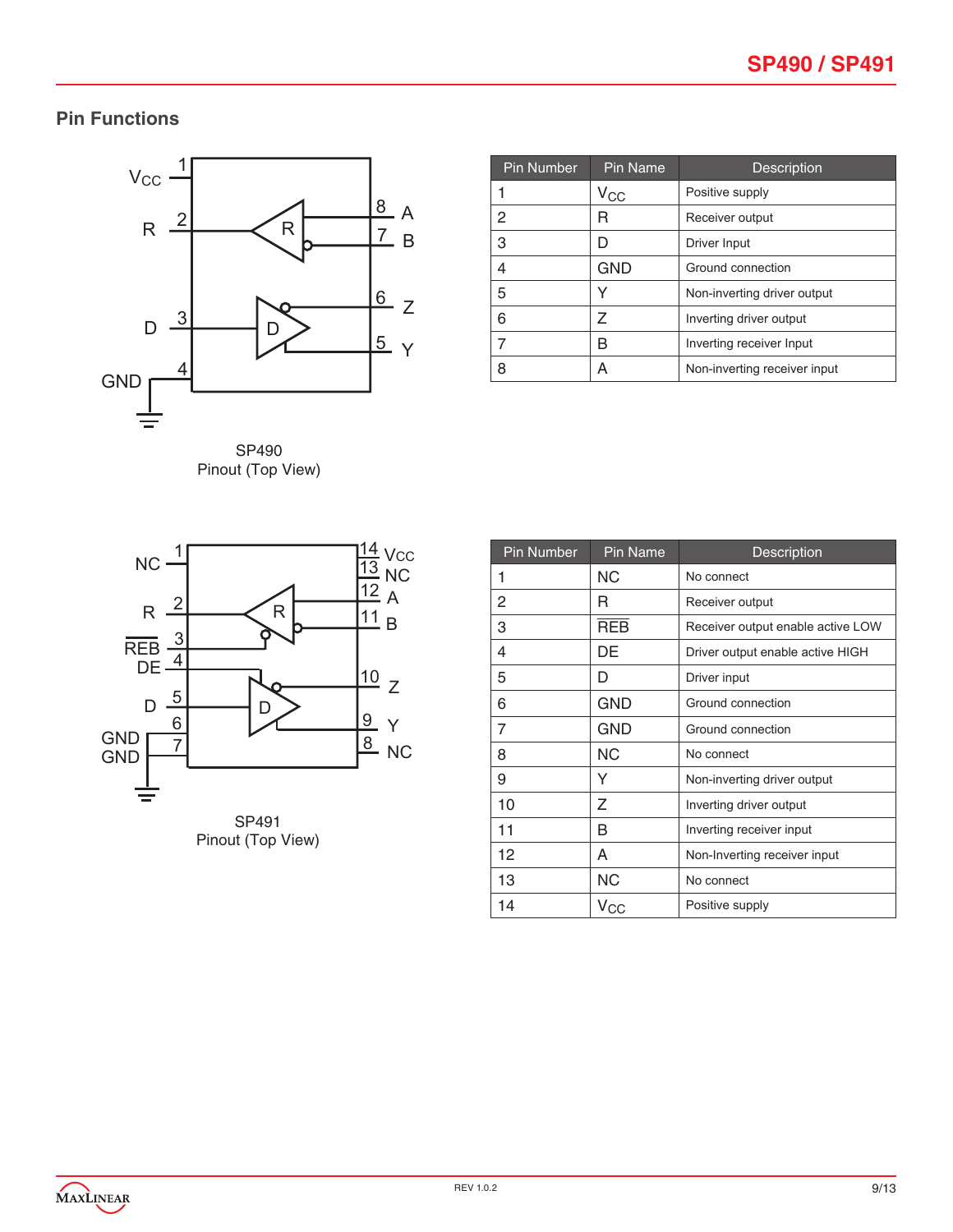#### **Description**

The SP490 and SP491 are full-duplex differential transceivers that meet the requirements of RS-485 and RS-422. Fabricated with a MaxLinear proprietary BiCMOS process, both products require a fraction of the power of older bipolar designs.

The RS-485 standard is ideal for multi-drop applications or for long-distance interfaces. RS-485 allows up to 32 drivers and 32 receivers to be connected to a data bus, making it an ideal choice for multi-drop applications. Since the cabling can be as long as 4,000 feet, RS-485 transceivers are equipped with a wide (-7V to 12V) common mode range to accommodate ground potential differences. Because RS-485 is a differential interface, data is virtually immune to noise in the transmission line.

#### **Drivers**

The drivers for both the SP490 and SP491 have differential outputs. The typical voltage output swing with no load will be 0 volts to +5 volts. With worst case loading of 54Ω across the differential outputs, the driver can maintain greater than 1.5V voltage levels.

The driver of the SP491 has a driver enable control line which is active high. A logic high on DE (pin 4) of the SP491 will enable the differential driver outputs. A logic low on DE (pin 4) of the SP491 will tri-state the driver outputs. The SP490 does not have a driver enable.

#### **Receivers**

The receivers for both the SP490 and SP491 have differential inputs with an input sensitivity as low as ±200mV. Input impedance of the receivers is typically 15kΩ (12kΩ minimum). A wide common mode range of -7V to 12V allows for large ground potential differences between systems. The receivers for both the SP490 and SP491 are equipped with the fail-safe feature. Fail-safe guarantees that the receiver output will be in a high state when the input is left unconnected.

The receiver of the SP491 has a receiver enable control line which is active low. A logic low on REB (pin 3) of the SP491 will enable the differential receiver. A logic high on REB (pin 3) of the SP491 will tri-state the receiver.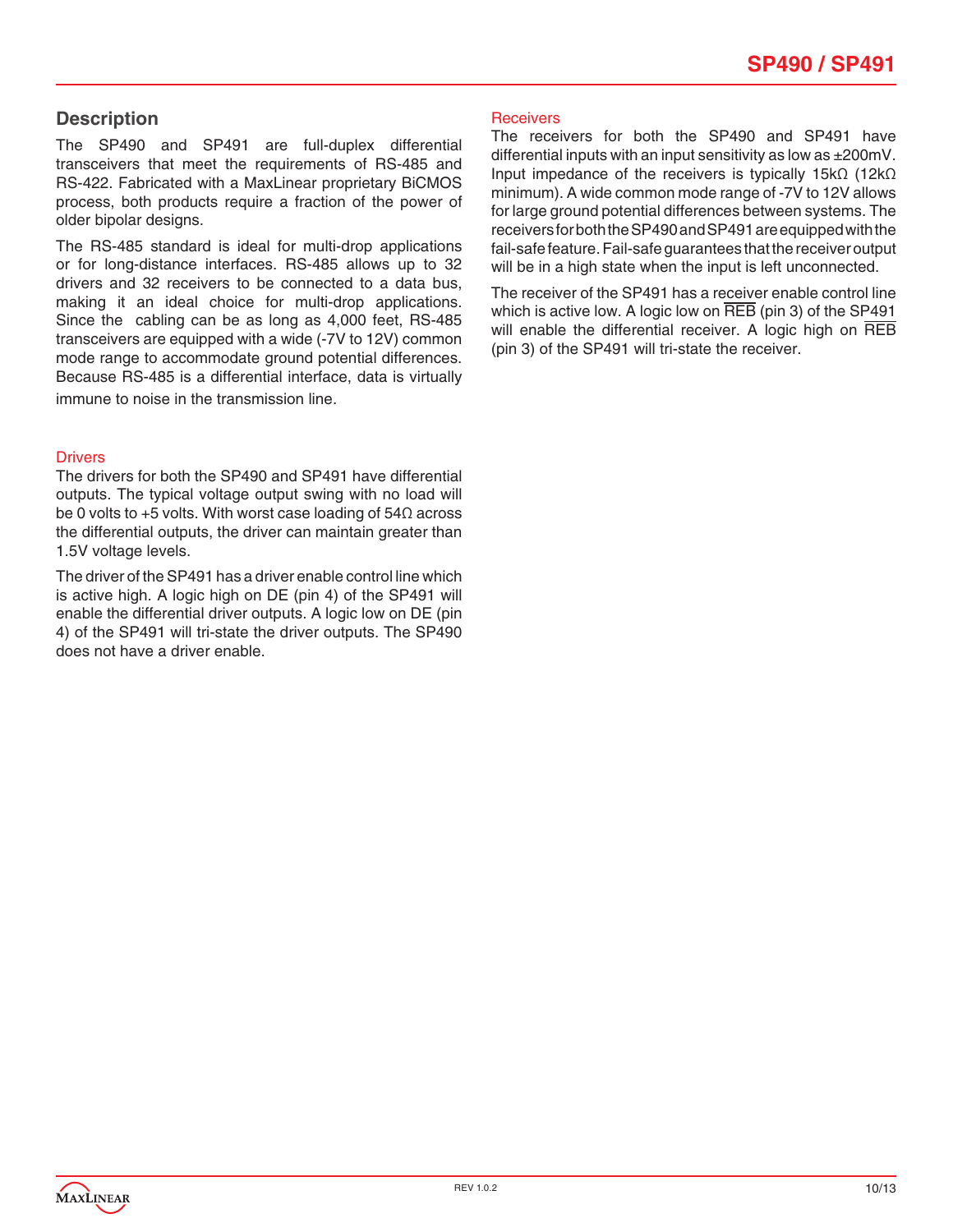# **Mechanical Dimensions**

NSOIC8

Top View







| PACKAGE OUTLINE NSOIC .150" BODY<br>JEDEC MS-012 VARIATION AA |      |                                           |                          |                                               |                          |            |
|---------------------------------------------------------------|------|-------------------------------------------|--------------------------|-----------------------------------------------|--------------------------|------------|
| <b>SYMBOLS</b>                                                |      | COMMON DIMENSIONS IN MM<br>(Control Unit) |                          | COMMON DIMENSIONS IN INCH<br>(Reference Unit) |                          |            |
|                                                               | MIN  | <b>NOM</b>                                | <b>MAX</b>               | <b>MIN</b>                                    | <b>NOM</b>               | <b>MAX</b> |
| A                                                             | 1.35 | —                                         | 1.75                     | 0.053                                         | $\overline{\phantom{0}}$ | 0.069      |
| A1                                                            | 0.10 | $\overline{\phantom{0}}$                  | 0.25                     | 0.004                                         |                          | 0.010      |
| A <sub>2</sub>                                                | 1.25 | $\overline{\phantom{0}}$                  | 1.65                     | 0.049                                         |                          | 0.065      |
| h                                                             | 0.31 | $\overline{\phantom{0}}$                  | 0.51                     | 0.012                                         |                          | 0.020      |
| Ċ                                                             | 0.17 |                                           | 0.25                     | 0.007                                         |                          | 0.010      |
| E                                                             |      | 6.00<br><b>BSC</b>                        |                          | 0.236 BSC                                     |                          |            |
| E1                                                            |      | 3.90<br><b>BSC</b>                        |                          | 0.154 BSC                                     |                          |            |
| e                                                             |      | 1.27<br><b>BSC</b>                        |                          | 0.050 BSC                                     |                          |            |
| h                                                             | 0.25 |                                           | 0.50                     | 0.010                                         |                          | 0.020      |
| Ĺ                                                             | 0.40 |                                           | 1.27                     | 0.016                                         |                          | 0.050      |
| L1                                                            |      | 1.04 REF                                  |                          | 0.041 REF                                     |                          |            |
| L2                                                            |      | 0.25 BSC                                  |                          |                                               | 0.010 BSC                |            |
| R                                                             | 0.07 |                                           |                          | 0.003                                         |                          |            |
| R1                                                            | 0.07 |                                           | $\overline{\phantom{a}}$ | 0.003                                         |                          |            |
| q                                                             | 0.   |                                           | 8.                       | 0.                                            |                          | 8.         |
| þ                                                             | 5.   |                                           | 15"                      | 5.                                            |                          | 15"        |
| <u>q2</u>                                                     | 0.   |                                           | $\overline{\phantom{0}}$ | 0.                                            |                          | -          |
| D                                                             |      | 4.90<br><b>BSC</b>                        |                          |                                               | 0.193                    | <b>BSC</b> |
| M                                                             | R    |                                           |                          |                                               |                          |            |

Drawing No: POD-00000108 Revision: A

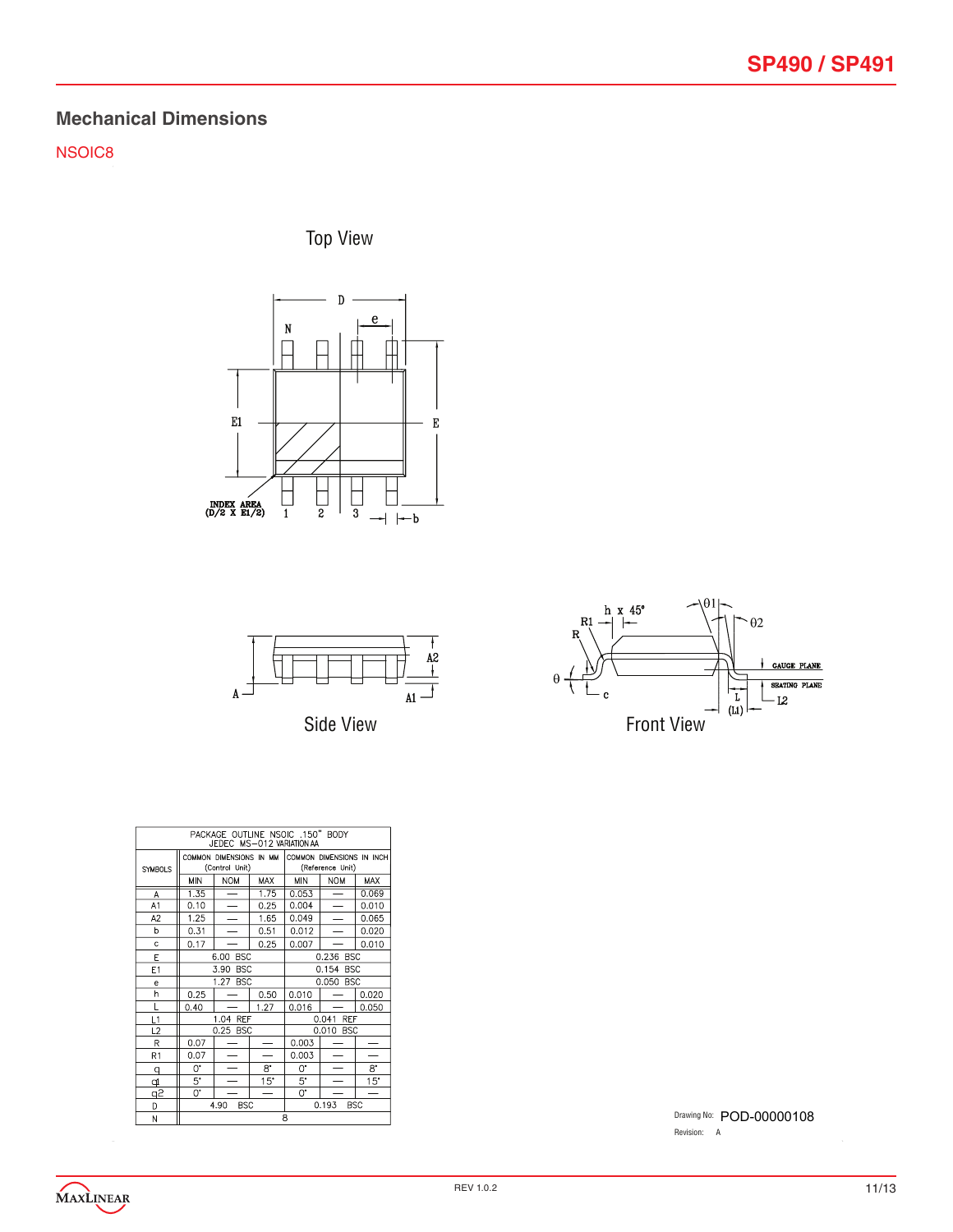### **Mechanical Dimensions**

#### NSOIC14







Side View



|                           | PACKAGE OUTLINE NSOIC .150" BODY<br>JEDEC MS-012 VARIATION AB |                                           |                          |                     |                                               |            |  |
|---------------------------|---------------------------------------------------------------|-------------------------------------------|--------------------------|---------------------|-----------------------------------------------|------------|--|
| <b>SYMBOLS</b>            |                                                               | COMMON DIMENSIONS IN MM<br>(Control Unit) |                          |                     | COMMON DIMENSIONS IN INCH<br>(Reference Unit) |            |  |
|                           | <b>MIN</b>                                                    | <b>NOM</b>                                | <b>MAX</b>               | <b>MIN</b>          | <b>NOM</b>                                    | <b>MAX</b> |  |
| A                         | 1.35                                                          | $\overline{\phantom{0}}$                  | 1.75                     | 0.053               |                                               | 0.069      |  |
| A <sub>1</sub>            | 0.10                                                          | $\overline{\phantom{0}}$                  | 0.25                     | 0.004               | $\overline{\phantom{0}}$                      | 0.010      |  |
| A <sub>2</sub>            | 1.25                                                          |                                           | 1.65                     | 0.049               |                                               | 0.065      |  |
| þ                         | 0.31                                                          |                                           | 0.51                     | 0.012               |                                               | 0.020      |  |
| Ċ                         | 0.17                                                          |                                           | 0.25                     | 0.007               |                                               | 0.010      |  |
| E                         |                                                               | 6.00<br><b>BSC</b>                        |                          | 0.236 BSC           |                                               |            |  |
| E1                        |                                                               | <b>BSC</b><br>3.90                        |                          | 0.154<br><b>BSC</b> |                                               |            |  |
| e                         |                                                               | <b>BSC</b><br>1.27                        |                          | 0.050<br><b>BSC</b> |                                               |            |  |
| h                         | 0.25                                                          |                                           | 0.50                     | 0.010               |                                               | 0.020      |  |
| L                         | 0.40                                                          |                                           | 1.27                     | 0.016               |                                               | 0.050      |  |
| L1                        |                                                               | 1.04 REF                                  |                          |                     | 0.041<br><b>REF</b>                           |            |  |
| L2                        |                                                               | 0.25 BSC                                  |                          |                     | 0.010 BSC                                     |            |  |
| R                         | 0.07                                                          |                                           |                          | 0.003               |                                               |            |  |
| R1                        | 0.07                                                          |                                           |                          | 0.003               |                                               |            |  |
| q                         | O.                                                            |                                           | $8^{\circ}$              | 0.                  |                                               | 8.         |  |
| d                         | 5.                                                            |                                           | 15"                      | 5.                  |                                               | 15"        |  |
| $\mathsf{S}_{\mathsf{E}}$ | 0.                                                            |                                           | $\overline{\phantom{0}}$ | 0.                  |                                               |            |  |
| D                         |                                                               | 8.65<br><b>BSC</b>                        |                          |                     | 0.341                                         | <b>BSC</b> |  |
| M                         | 11                                                            |                                           |                          |                     |                                               |            |  |

Drawing No: POD-00000109

Revision: A